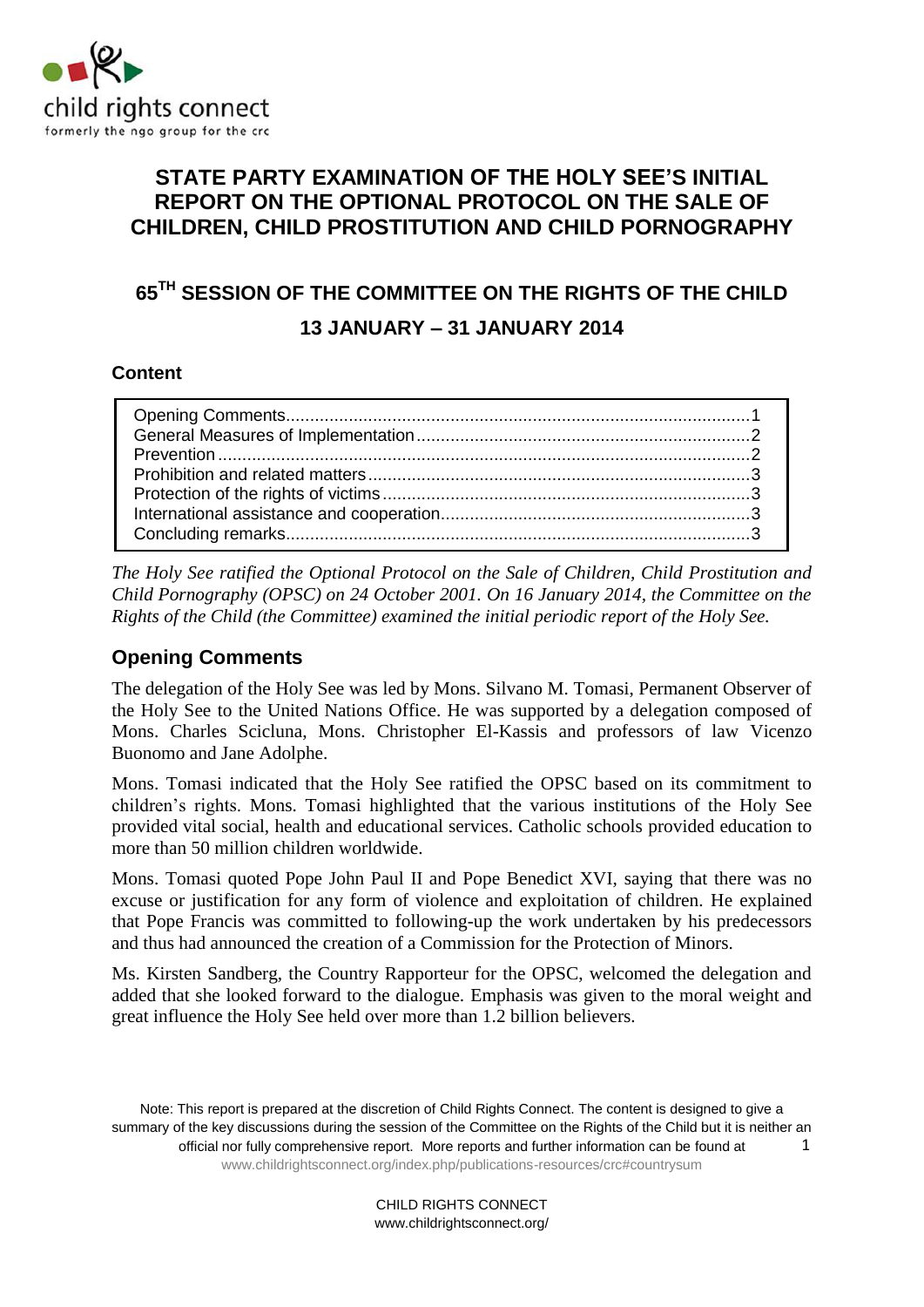## **General Measures of Implementation**

### *Legislation*

The Committee underlined that the definitions of crimes in the OPSC were specific. It asked if the Holy See had modified its laws accordingly and if specific definitions had been included into canon law. The delegation answered that amendments had been made to penal laws to define and criminalize the crimes under the OPSC.

#### *Ombudsman*

The Committee asked if the newly established Commission for the Protection of Minors would function as a complaints mechanism and if so, if it would address violations under the OPSC. The delegation explained that the Commission aimed to be an independent mechanism to which direct complaints could be reported.

#### *Budget*

The Committee asked if resources would be allocated to promote the implementation of the OPSC internationally. The delegation answered that the Holy See and local churches were promoting the values of the OPSC.

#### *Data collection*

The Committee emphasised that the collection of data was a crucial obligation under the OPSC. It further added that as the highest authority, the Holy See should have made more efforts in gathering and monitoring data. The Committee asked whether the Holy See had data related to cases of sale of children. The delegation explained that the Holy See did not have such information but that it could possibly be found at the level of the local churches.

#### *Dissemination and training*

The Committee asked more detailed information about training provided to church personnel. The delegation responded that training was provided systematically to church personnel working with children.

## <span id="page-1-0"></span>**Prevention**

The Committee underlined that the Written Replies had not provided detailed information on preventive measures. It commented that the best way to prevent new cases was to resolve previous ones. It also highlighted the need to ensure that offenders would no longer be in contact with children.

In relation to sale of children, the Committee asked if the Holy See had assessed the impact of such activities on children, as well as the links between sexual abuse and pornography. It specifically referred to the cases of sale of children in Ireland and Spain and noted that similar cases had happened in Australia and Canada as well. The Committee also asked if the Holy See's definition of the family had changed. The delegation explained that the Holy See had its own understanding of the family, being composed of a man, a woman and children, though the priority would always be the best interest of the children. It added that an international synod on the family had taken place in October 2013 and that a Council of Bishops on the family was scheduled for February 2014.

Concerning the cases of sale of children in Spain, the Committee asked if there was an independent monitoring system for orphanages that would prevent the sale of children. The delegation responded that the Spanish authorities settled the previous cases through court proceedings. It added that the guidelines developed by local churches recommended the mandatory screening of all church personnel working with children.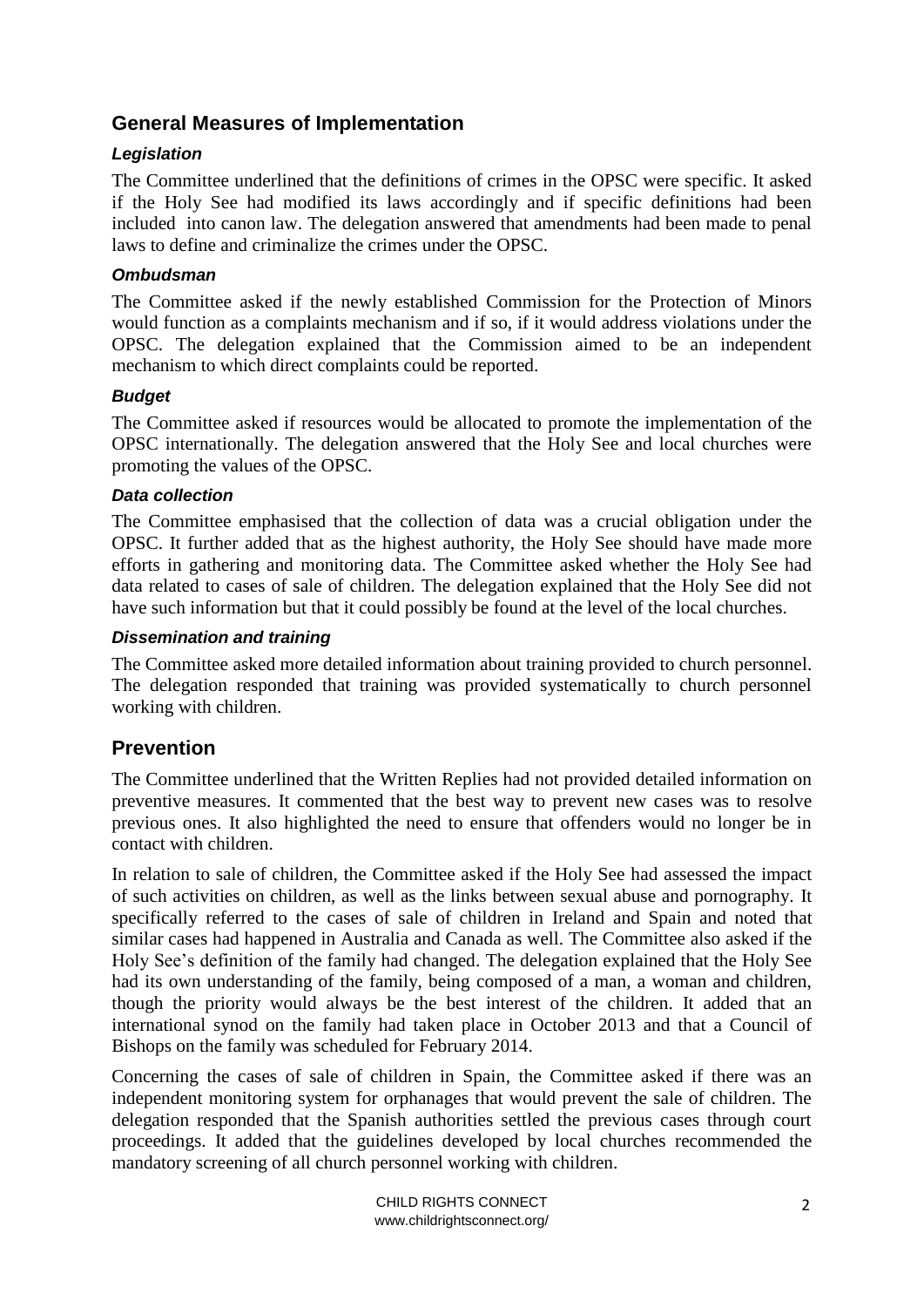## <span id="page-2-0"></span>**Prohibition and related matters**

The Committee asked what had been done to hold perpetrators accountable. It expressed concern about the impunity for priests involved in child pornography. The delegation answered that priests who had been found guilty had been dismissed.

The Committee took note of the 1994 symposium on adoption and asked how its conclusions would ensure the application of the best interest of the child. The delegation said that it did not have the necessary information to respond to this question.

## <span id="page-2-1"></span>**Protection of the rights of victims**

The Committee asked if children's views had been heard in cases of child pornography. It expressed concern about canon laws that allowed the Holy See to impose silence on victims and asked if those laws were still being applied. The delegation answered that the opinions of children were being increasingly taken into account. It further explained that the policy of silence might have happened in the past but that the Holy See was moving towards a policy of transparency.

On the subject of Magdalene laundry houses, the Committee noted that 2000 babies had been taken away from their mothers by members of the clergy to be sold in the USA. The Committee asked the delegation to provide more information and explain if any measures had been taken to reunite mothers with their children. It also asked if any information was still held by the Holy See on the matter. The delegation answered that the Irish State had taken its responsibility and court proceedings were moving ahead.

In the case of Spain, the Committee recalled that babies had been stolen by members of the clergy and trafficked for a long period of time until the early 1990s. It added that mothers had been told that their babies had died at birth though in fact, through forged official documents, they were given to parents deemed more suitable. The Committee noted that the Holy See had supported the investigation but asked what had been done in regard to releasing information and preventing any recurrence. The delegation explained that it did not have any information on these cases but only on cases of sexual abuse. It added that it was the duty of any Catholic institution involved to disclose any information it might hold.

## <span id="page-2-2"></span>**International assistance and cooperation**

The Committee asked how the Holy See cooperated with States and private persons for cases under the OPSC. It added that transparency remained a concern with victims not being involved and a lack of cooperation with national authorities. The Committee emphasised the difference between not obstructing the judicial process and taking affirmative action to collaborate with national authorities. The delegation affirmed that the best interest of the child was non-negotiable and that nothing should obstruct the implementation of domestic law. It also stated that all the institutions involved in cases of child abuse had to cooperate fully with the authorities.

## <span id="page-2-3"></span>**Concluding remarks**

Ms. Sandberg thanked the delegation for the interactive discussion. She emphasised the need to follow up on the issues discussed in order to ensure that the dialogue would be useful. Ms Sandberg reminded the delegation that all the discussions were an attempt to ensure the best interest of the child and that the Concluding Observations should be taken very seriously. She underlined that the moment had come for action in regard to longstanding issues.

CHILD RIGHTS CONNECT www.childrightsconnect.org/ 3 The delegation said that it was looking forward to the Concluding Observations. It declared